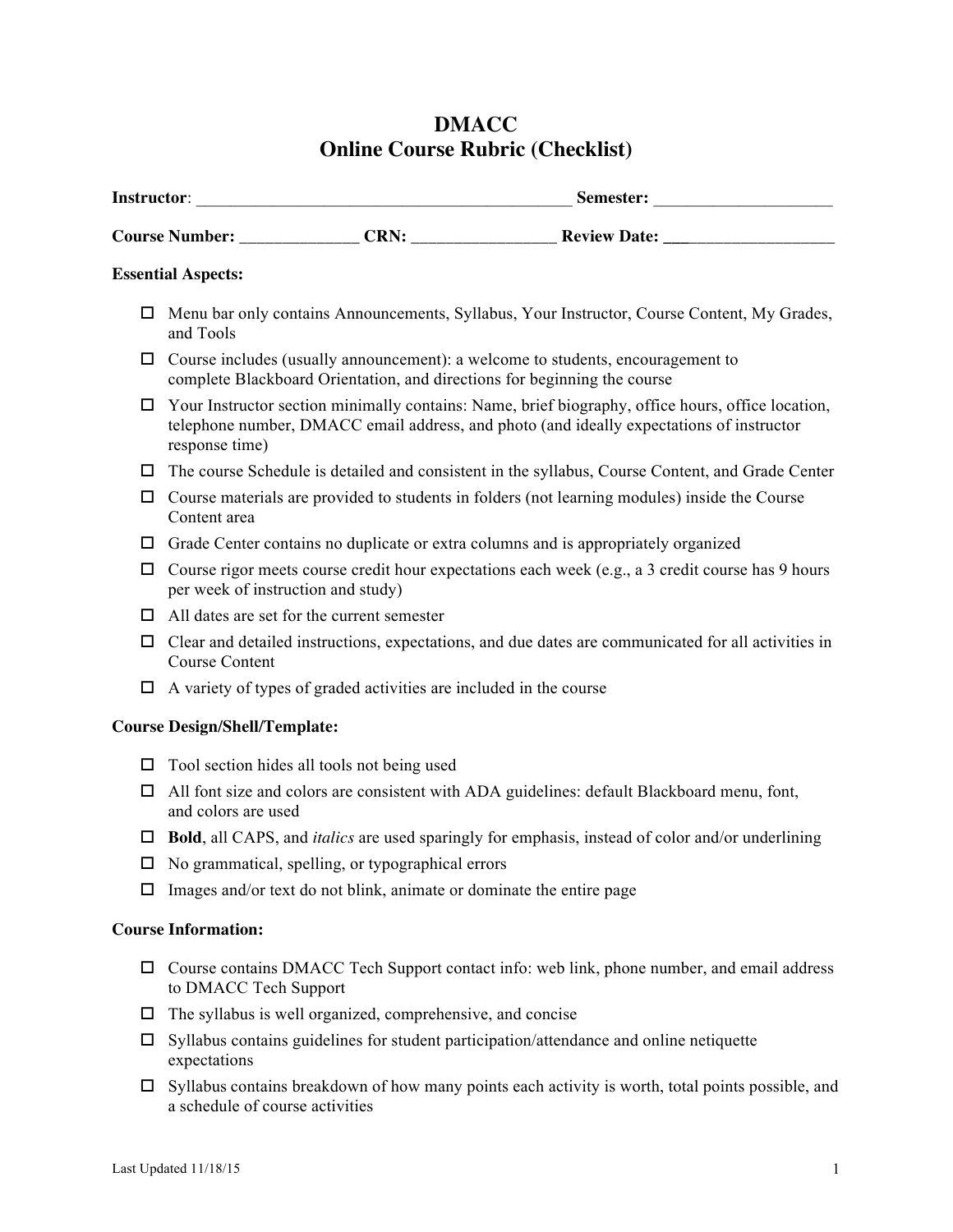- $\Box$  The Total column in the Grade Center matches the syllabus (point value or weighting)
- $\Box$  The grading scale in the Syllabus matches the Grading Schema in the Grade Center and is displayed in a Total column
- $\Box$  Statement to students is provided regarding the degree to which students and instructor will interact via asynchronous and synchronous tools

# **Content Organization and Presentation:**

- $\Box$  Folders are organized in a logical and easily navigated progression with a focus on designing learning experiences
- $\Box$  Students progress through the course together to complete activities in sequence with regular due dates
- $\Box$  Material is communicated with a sense of enthusiasm and interest in the subject matter (e.g., personal anecdotes, recent research, current events, how does this apply to you?, etc.)
- $\Box$  Schedule is easy to follow and provided to students in Course Content
- $\Box$  Assignments are consistently named throughout the course

## **Interaction and Collaboration:**

- $\Box$  Course offers weekly opportunities for interaction and communication via activities designed for:
	- $\square$  Student-to-Student
	- $\square$  Student-to-Instructor
	- $\square$  Student-to-Content
- $\Box$  Course uses a variety of technology tools to appropriately facilitate communication and learning (e.g., links, lectures, audio, video, PowerPoint, articles, office hours, social media, etc.)
- $\Box$  Course offers several structured opportunities for student feedback on course content, pace, use of technology, etc.

# **Assessment:**

- $\Box$  Assessments encourage students to employ critical thinking strategies and apply concepts and skills in realistic and relevant ways
- $\Box$  Tests, quizzes, papers, and other assessment activities are weighted appropriately, avoiding the use of only high stakes assessments
- $\Box$  A mix of traditional and alternative assessments are used throughout the course (e.g., essays, portfolios, interviews, role-playing, discussion forums, journals, blogs, wikis, case studies, etc.)

 $\mathcal{L}_\text{max} = \mathcal{L}_\text{max} = \mathcal{L}_\text{max} = \mathcal{L}_\text{max} = \mathcal{L}_\text{max} = \mathcal{L}_\text{max} = \mathcal{L}_\text{max} = \mathcal{L}_\text{max} = \mathcal{L}_\text{max} = \mathcal{L}_\text{max} = \mathcal{L}_\text{max} = \mathcal{L}_\text{max} = \mathcal{L}_\text{max} = \mathcal{L}_\text{max} = \mathcal{L}_\text{max} = \mathcal{L}_\text{max} = \mathcal{L}_\text{max} = \mathcal{L}_\text{max} = \mathcal{$  $\mathcal{L}_\text{max} = \mathcal{L}_\text{max} = \mathcal{L}_\text{max} = \mathcal{L}_\text{max} = \mathcal{L}_\text{max} = \mathcal{L}_\text{max} = \mathcal{L}_\text{max} = \mathcal{L}_\text{max} = \mathcal{L}_\text{max} = \mathcal{L}_\text{max} = \mathcal{L}_\text{max} = \mathcal{L}_\text{max} = \mathcal{L}_\text{max} = \mathcal{L}_\text{max} = \mathcal{L}_\text{max} = \mathcal{L}_\text{max} = \mathcal{L}_\text{max} = \mathcal{L}_\text{max} = \mathcal{$  $\mathcal{L}_\text{max} = \mathcal{L}_\text{max} = \mathcal{L}_\text{max} = \mathcal{L}_\text{max} = \mathcal{L}_\text{max} = \mathcal{L}_\text{max} = \mathcal{L}_\text{max} = \mathcal{L}_\text{max} = \mathcal{L}_\text{max} = \mathcal{L}_\text{max} = \mathcal{L}_\text{max} = \mathcal{L}_\text{max} = \mathcal{L}_\text{max} = \mathcal{L}_\text{max} = \mathcal{L}_\text{max} = \mathcal{L}_\text{max} = \mathcal{L}_\text{max} = \mathcal{L}_\text{max} = \mathcal{$  $\mathcal{L}_\text{max} = \mathcal{L}_\text{max} = \mathcal{L}_\text{max} = \mathcal{L}_\text{max} = \mathcal{L}_\text{max} = \mathcal{L}_\text{max} = \mathcal{L}_\text{max} = \mathcal{L}_\text{max} = \mathcal{L}_\text{max} = \mathcal{L}_\text{max} = \mathcal{L}_\text{max} = \mathcal{L}_\text{max} = \mathcal{L}_\text{max} = \mathcal{L}_\text{max} = \mathcal{L}_\text{max} = \mathcal{L}_\text{max} = \mathcal{L}_\text{max} = \mathcal{L}_\text{max} = \mathcal{$ 

ASSESSMENT: Satisfactory Needs Improvement

Additional Comments: \_\_\_\_\_\_\_\_\_\_\_\_\_\_\_\_\_\_\_\_\_\_\_\_\_\_\_\_\_\_\_\_\_\_\_\_\_\_\_\_\_\_\_\_\_\_\_\_\_\_\_\_\_\_\_\_\_\_\_\_\_\_\_\_\_